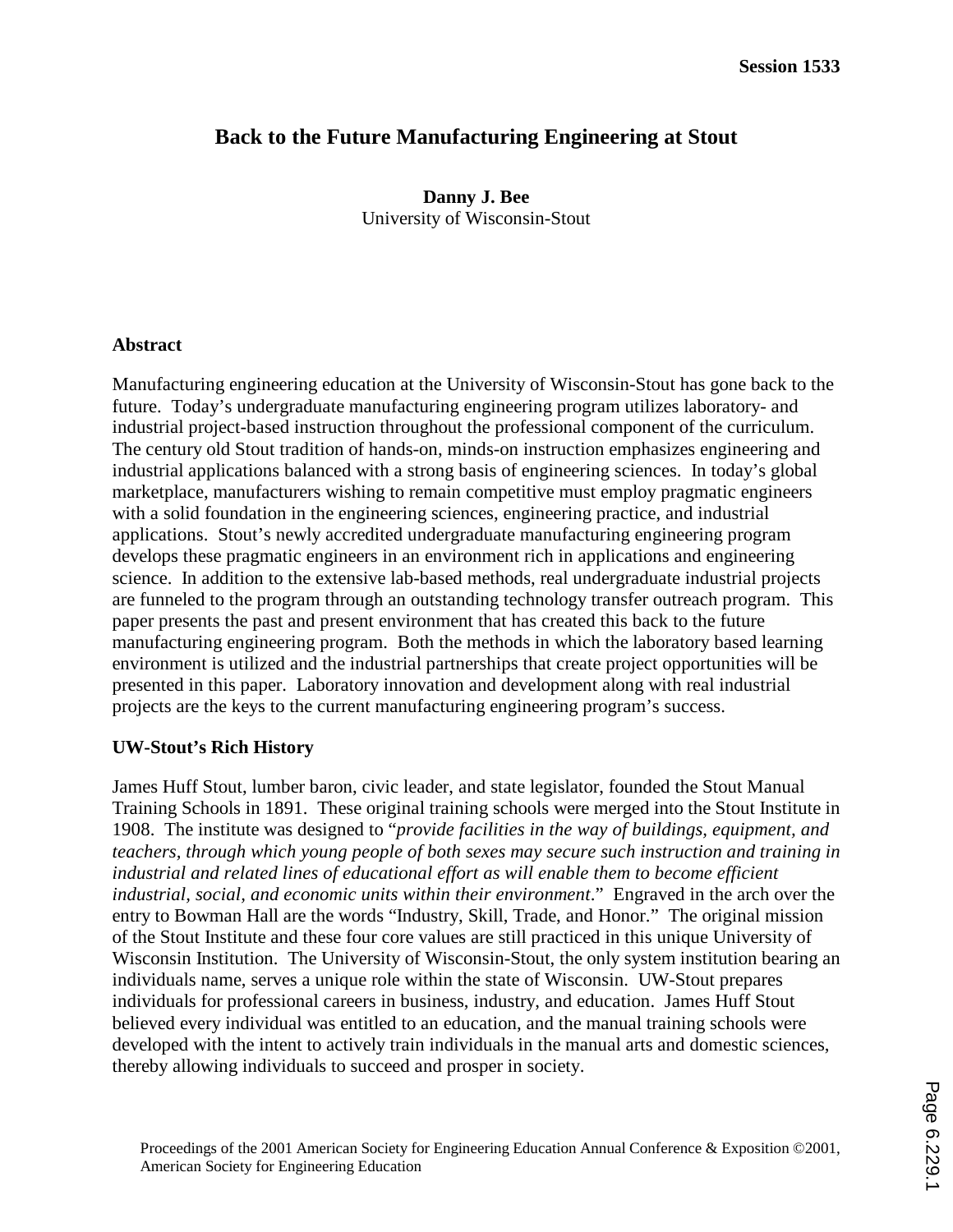Today, UW-Stout calls this approach "hands-on, minds-on," and this applied philosophy is practiced in all of its thirty-six undergraduate and twenty-six graduate programs. While this philosophy is not a unique method of education, Stout has not wavered in this methodology since the institution came into being under the direction of James Huff Stout. The "hands-on, mindson" philosophy of undergraduate education is unique in the field of engineering education. This is truly a back to the future approach to engineering education.

# **The Manufacturing Engineering Program**

In August 1994, a new and unique program within the University of Wisconsin System began at UW-Stout. This ABET accredited program is fulfilling the needs of regional as well as national manufacturers in their quest to maintain competitiveness in today's global marketplace. The mission of the undergraduate manufacturing engineering program at UW-Stout is to "*prepare pragmatic manufacturing engineers who will respond aggressively to the changing needs of the global marketplace, apply research and theory in the development of marketable products and efficient processes, and design with an awareness of the realities of manufacturing and the needs of society. This preparation is enhanced through extensive hands-on laboratory learning*  experiences." Pragmatic, as defined by Merriam-Webster<sup>1</sup>, is in the practical sense, or "*being disposed to action as opposed to speculation or abstraction*." Pragmatic also encompasses several other definitions of practical: "*qualified by practice or practical training*, *designed to supplement theoretical training by experience*," and "*concerned with voluntary action and ethical decisions*."

UW-Stout's manufacturing engineering program is referred to as a back to the future approach to engineering education for several reasons. First, engineering education of the late 1800's utilized a laboratory approach that was focused on the study of fundamental principles<sup>2</sup>. This laboratory approach was not just laboratory demonstrations, but truly hands-on application in the understanding of the principles. UW-Stout's manufacturing engineering program incorporates this same hands-on application throughout the curriculum. Most courses within the curriculum's professional studies area have lab-based instruction ranging from lab experimentation, in the application of engineering science and theory, to the self-directed individual or team projects, in the extensive utilization of the lab equipment by the undergraduates. Second, the curriculum at UW-Stout incorporates real industrial applications in the lab settings. The incorporation of real industrial techniques mirrors the development in engineering education during the time period between World War I and World War  $II^2$ . Third, the curriculum includes a strong study of the engineering sciences as evidenced by the core engineering concepts of analytic reasoning, physics based mechanics and thermodynamics, and chemistry based materials science. This basis of the study of engineering science has a strong footing in the evolution of engineering education after World War II and during the space race<sup>2</sup>. Finally, the UW-Stout curriculum builds a technical toolbox that emphasizes engineering practice in industrial applications, thereby allowing the graduates to maintain manufacturers' competitiveness in today's global marketplace. Again, this emphasis is supportive of the current shift in engineering education as described by Grayson<sup>2</sup> in *The Making of an Engineer*.

The manufacturing engineering curriculum is structured around the creation of a student's technical toolbox. This technical toolbox supports the four professional components required for undergraduate manufacturing engineering ABET accreditation. The four professional studies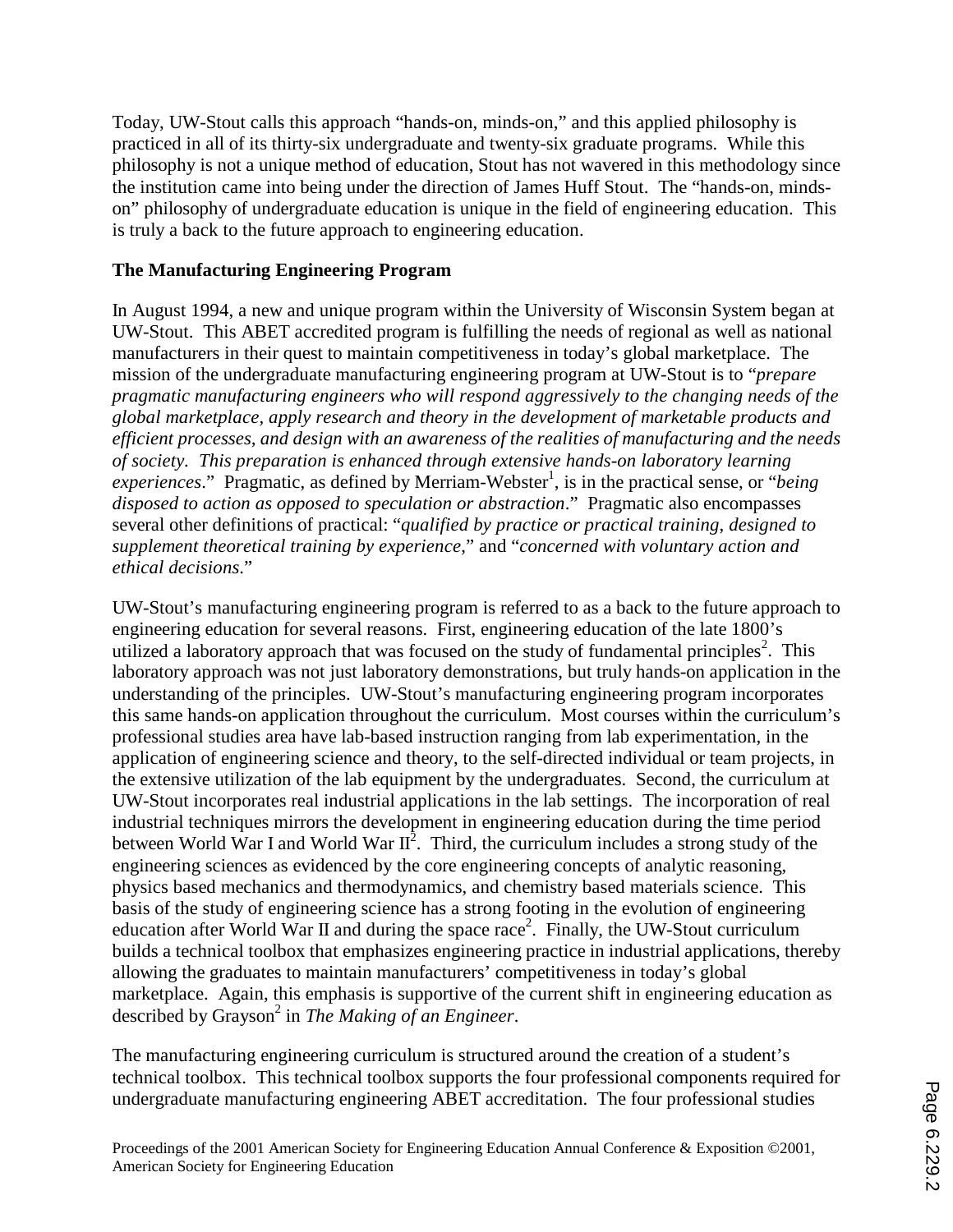components are: *materials and manufacturing processes*; *process, assembly, and product engineering*; *manufacturing competitiveness*; and *manufacturing integration methods and systems design*. In addition to meeting accreditation requirements, this extensive technical toolbox prepares the manufacturing engineers to fulfill the roles of the  $21<sup>st</sup>$  century manufacturing engineer<sup>3</sup>. The three roles are: *technical specialist*, *manufacturing strategist*, and *operations integrator*. The following lists define the individual courses within the professional studies curriculum and the associated credit hours.

| <b>Materials and Manufacturing Processes</b>      | Process, Assembly, and Product Engineering          |
|---------------------------------------------------|-----------------------------------------------------|
| Material Removal Processes (3)                    | Engineering Drawing (5)                             |
| Polymer Processes (3)                             | Design of Jigs, Fixtures, $&$ Tooling (3)           |
| Casting, Ceramics, & Powder Metal Processes (3)   | Capstone I: Product Design (3)                      |
| Bulk/Sheet Forming Processes (3)                  |                                                     |
| Joining and Fastening (4)                         | <b>Manufacturing Integration Methods and System</b> |
| Coating, Finishing, and Packaging (3)             | Design                                              |
|                                                   | Computer Aided Manufacturing (3)                    |
| <b>Manufacturing Competitiveness</b>              | Controls $\&$ Instrumentation (4)                   |
| Production & Operations Management (3)            | Fluid Mechanics (2)                                 |
| Engineering Economy (2)                           | Flexible Manufacturing Systems (4)                  |
| Quality Engineering (3)                           | Design & Simulation of Manufacturing Systems        |
| Facilities & Material Handling Systems Design (2) | (3)                                                 |
| Principles of Occupational Safety & Loss (2)      | Capstone II: Manufacturing System Design (3)        |

As can be imagined when examining this list of technical topics, there is a diversified group of faculty required to teach such a program. Backgrounds vary from many different engineering disciplines including mechanical engineering, materials science engineering, electrical engineering, and industrial engineering. The common thread within the faculty is a distinct array of manufacturing experiences. These experiences allow for the integration of current industrial applications into the technical topics. Faculty supports the "hands-on, minds-on" philosophy within the curriculum.

There is an extensive array of physical laboratory space and associated equipment required to support this manufacturing engineering program as well. The fifteen laboratories have over 35,000 square feet of dedicated lab space utilized. The individual lab facilities are:

- **Metal Casting**
- **Joining and Fastening**
- Plastics Processing
- **Material Removal**
- **Flexible Manufacturing**
- Robotics
- Computer Integrated Manufacturing
- **Materials Testing**
- Metrology<br>■ Sheet Meta
- Sheet Metal Forming
- Ceramics/Powder Metallurgy
- Computer Aided Design
- **Electronics**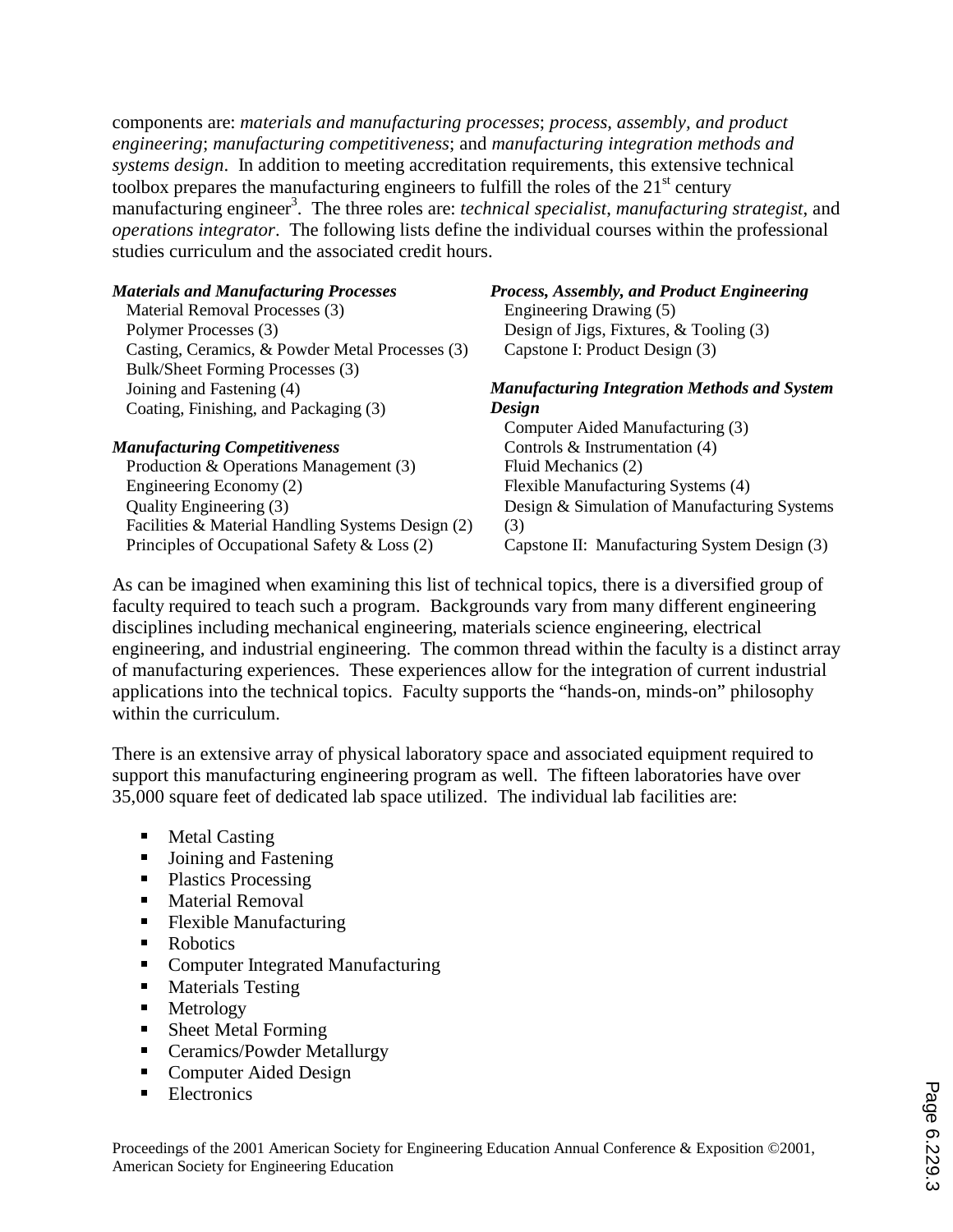- Control and Instrumentation
- **Fluid Mechanics**

Within these extensive laboratory facilities, there are many dedicated pieces of high-end manufacturing equipment, specifically utilized within the undergraduate manufacturing engineering program. Much of this equipment was purchased as a result of a \$13 million capital campaign. Most of the above listed lab facilities are within Fryklund Hall, remodeled for \$5.6 million in 1993.

A final activity in support of the manufacturing engineering program is its association with the Northwest Wisconsin Manufacturing Outreach Center (NWMOC). This federally funded Manufacturing Extension Partnership (MEP) is mandated to provide technology transfer to manufacturers allowing them to prosper and contribute to economic development within the region. Projects are often filtered through the NWMOC to the manufacturing engineering program as part of their MEP efforts. Many of these projects lend themselves to capstone manufacturing system design or facilities layout team-based projects.

As outlined, the program practices the "hands-on, minds-on" philosophy for manufacturing engineering education. Guided by a visionary industrial advisory committee, the program incorporates real industrial projects into the curriculum in support of the development of the indepth technical toolbox. There is an extensive array of laboratory facilities and high-end manufacturing equipment required to maintain this approach to manufacturing engineering education.

# **Developing Pragmatic Manufacturing Engineers**

It takes a wide array of activities to develop a pragmatic manufacturing engineer, or one that is well rounded in their abilities to fulfill the different manufacturing engineer roles of the 21<sup>st</sup> century. UW-Stout's undergraduate manufacturing engineering program utilizes extensive labbased instruction, two capstone experiences, and industry sponsored projects to develop pragmatic engineers. These engineers, as supported by follow-up comments from employers, hit the ground running, are qualified with practical experience, are disposed to action, and do not need to be retrained.

### Extensive Lab-Based Instruction

As previously described, there is extensive depth in technical topics throughout the professional component area of the curriculum. This technical depth is developed through a variety of methods, most of which is lab-based. Several lab activities will be described for a clear definition of what truly is "hands-on." The following lab activities will be described: powder compaction and sintering of ceramics; machining force measurement and process control; extrusion metal flow analysis; and weld failure and analysis.

As part of the course *Metal Casting, Ceramics & Powder Metal Processes*, a lab project dealing with powder compaction and sintering of ceramics is performed. Student teams on a two-week rotation basis do this project. The density and porosity of green aluminum oxide pellets, pressed from powders using a hydraulic press and a set of dies and punches, are measured as a function of the compaction pressure. The threshold pressure to achieve a constant density is identified,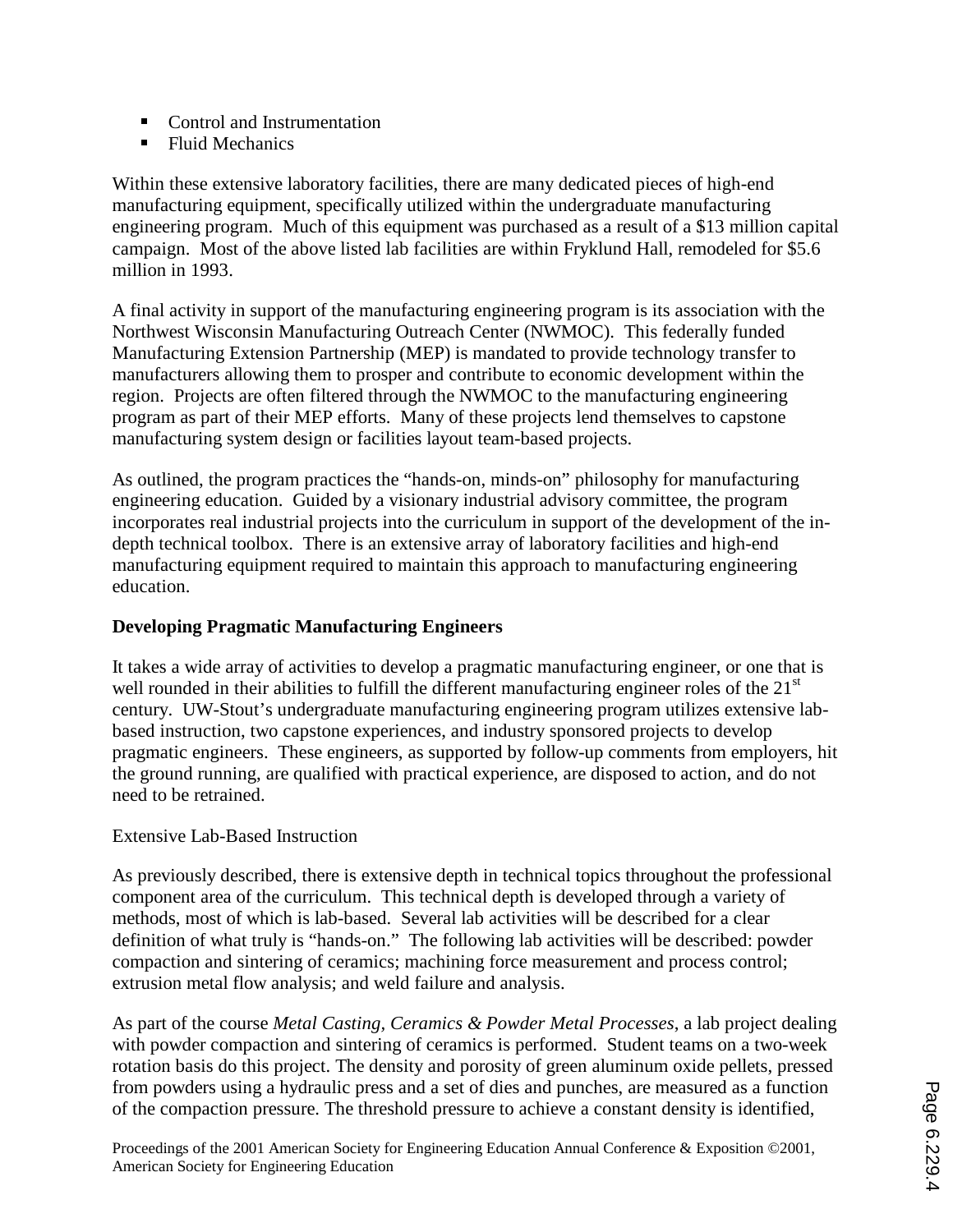and additional samples are pressed at this pressure for subsequent sintering at different temperatures and times. The project goal is to understand the influence of key process variables (pressure, temperature, and time) on the kinetics of densification during part manufacture by powder metallurgy. These technical inferences are determined through experiment and analysis of the data generated.

As part of the course *Material Removal Processes*, machining forces are measured either in drilling, milling or turning. The machining forces are measured through the use of a Kistler force dynamometer. Process variables are determined by developing a theoretical understanding of the material removal process. Student groups develop the statistically designed experimental setup and execute the experiment, utilizing a data acquisition program to capture the machining forces. Technical inferences are made in analyzing the data to determine key process control variables and in verifying the theoretical power consumption values for different material types.

As part of the course *Bulk & Sheet Forming Processes*, a lab experiment is utilized to validate metal flow characteristics in an extrusion process. Originally developed by Professor Marvin DeVries at the University of Wisconsin-Madison, the experiment uses lead as the extrusion metal. The extrusion product is easily split in half lengthwise to analyze the metal flow characteristics, validating theoretical metal flow models. The extrusion force is also compared to predicted force values for the extrusion process as well.

As a part of the course *Joining and Fastening*, welding projects are taken to failure and analyzed for root cause. Students individually create welded samples and machine them into a tensile coupon. These samples are taken to failure utilizing a tensile tester. Upon failure, students are required to analyze the weld failure for root cause. In addition, the theoretical force the weld could actually carry is compared to the actual load value.

The above described lab activities, as well as many others too numerous to mention here, develop an extensive technical toolbox for students in Stout's manufacturing engineering program. The "hands-on, minds-on" philosophy necessitates in-depth lab activities that go well beyond the typical lab demonstration methodologies. Students in Stout's engineering program often set up the equipment themselves, determining appropriate process settings, and then perform much of the lab activity as well. In addition, an extensive comparative analysis is performed with theoretical values to actual values. The tying of theoretical to actual values is an essential element in today's engineering curricula. The determination of industrial process settings along with actually performing the process is also a key element.

### Capstone Culmination

To facilitate the integration of the technical tools and manufacturing strategies, two capstone experiences are required within Stout's manufacturing engineering program. Capstone, as defined by Merriam-Webster<sup>1</sup>, is the "*high point*" or "*crowning achievement*." Both capstone experiences are self-directed, team-based projects. Instructors provide very limited instruction and serve as project consultants, conducting design and resource reviews throughout the semester. If needed, the instructors help facilitate team difficulties and provide suggestions for project management by the teams. Examples of both capstone experiences will be provided in the next subsection.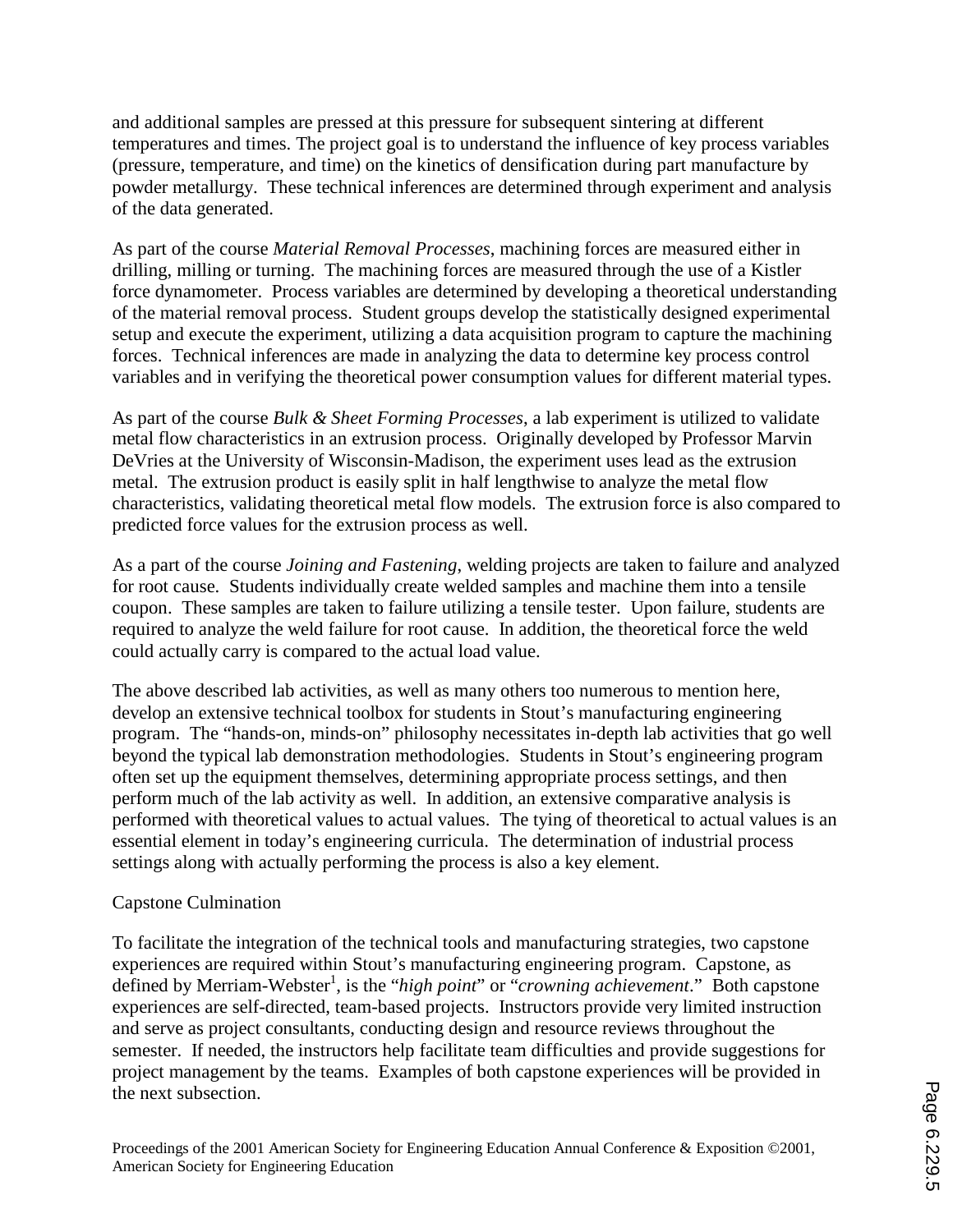The first capstone course, *Capstone I: Product Design*, puts the manufacturing engineer in a setting of developing product designs. Students in Cap I are teamed with product design students from the mechanical design concentration of the industrial technology program. This teaming produces a cross mingling of design and manufacturing experience between team members. Teams work on a variety of product designs, from actual industry products to ones that will carry over to Cap II as a family of products. The manufacturing engineering students gain significant insights into the product design process from these team based projects, and the mechanical design students gain significant insights of actual manufacturing capabilities.

The second capstone course, *Capstone II: Manufacturing System Design*, focuses on the design, build, and operation of a manufacturing system capable of producing a family of parts. The manufacturing engineering students are teamed together with the sole purpose of designing and building an automated manufacturing system. The teams coordinate all aspects of the project. The project requirements include system design, procurement, part production (in the actual labs), control strategy development, electrical system design, sensor integration, system assembly, and operation debug. The students leave this capstone experience with the experience and confidence necessary to become pragmatic engineers.

#### Industry-Sponsored Projects

Developing industry partnerships has been a focused topic of discussion within the engineering education community in recent years. Stout's manufacturing engineering program brings real industry projects and problems into the curriculum through a variety of courses. In addition to projects developed through outside coordination by program faculty, the NWMOC is able to funnel projects to the program through technology transfer projects. Industry-sponsored projects are an excellent methodology for industry/university partnerships. The sponsoring industry gains an "outsiders" eyes on a project, observes potential employee abilities, brings new manufacturing methodologies to their organization, and establishes company awareness for recruiting purposes with graduating students. The gain for the university is a never-ending stream of real industrial applications that create up-to-date learning opportunities for students and faculty. The diversity of four recent industry projects highlights Stout manufacturing engineering students' industrial applications.

The first example of an industry-sponsored project is a facilities design project within the course *Facilities and Material Handling System Design*. SIG Pack, Doboy Division of New Richmond, WI is a producer of packaging equipment. The management team wanted to make systems improvements to decrease throughput time for assembly of one of their key machines in their product line. The Stout facilities design group analyzed the problem of throughput and developed suggested layout changes to three subassembly areas, and one main assembly area. The changes suggested by the team allowed for assembly of four machines simultaneously, in various stages of completion, in the main assembly area. The use of the suggested facility layout made it possible for smoother material flow, increased productivity, and increased work area and manpower utilization. Doboy initially implemented some of the team's recommendations and will use the overall layout and some of the data presentation techniques for upcoming changes to the machine build area.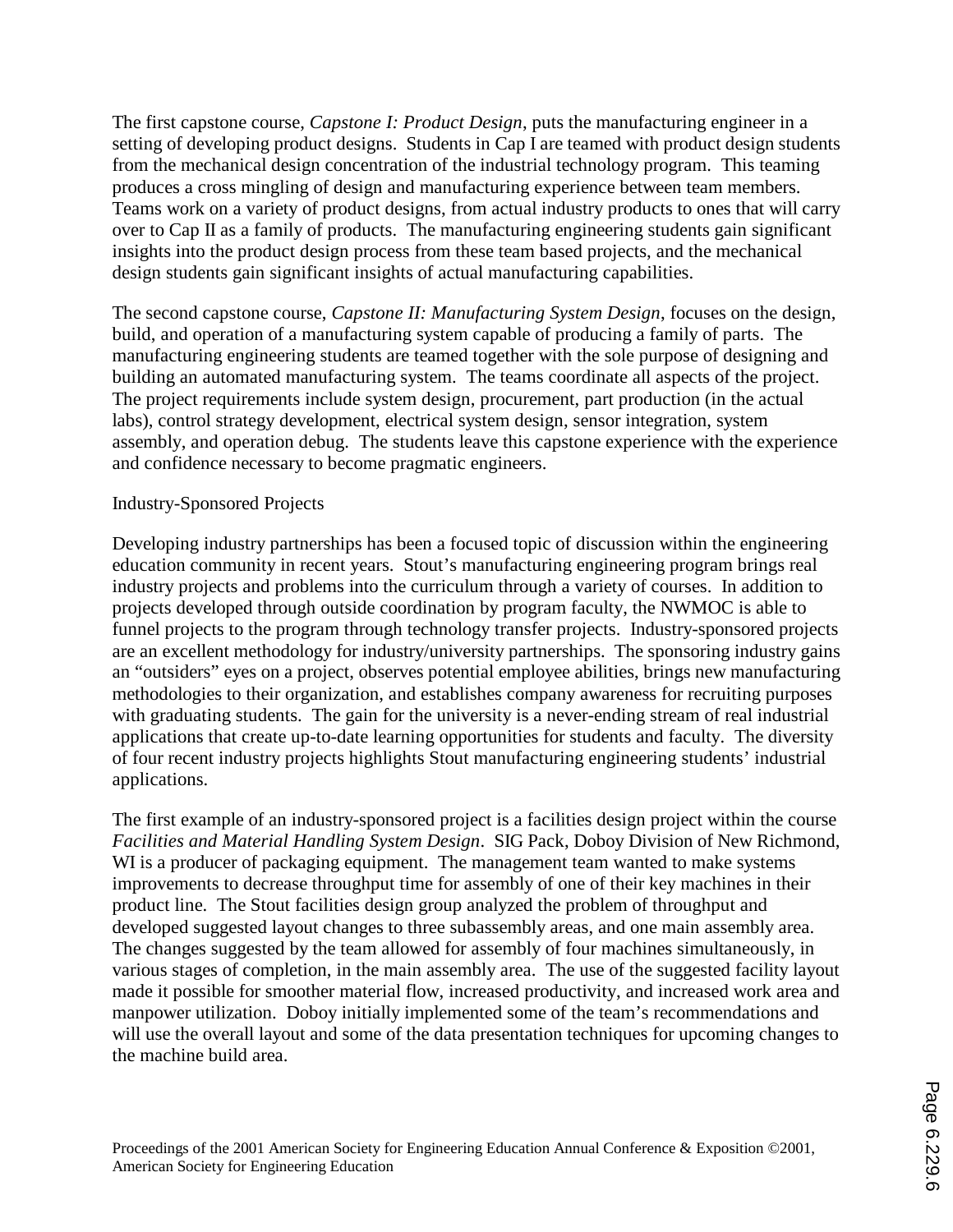The second example of an industry-sponsored project is a controls design project within the course *Controls and Instrumentation*. Northland Electric is a supplier of the Allen Bradley family of programmable logic controllers. The project scope was to design and build a selfcontained simulator that utilized a SLC 500 processor. The simulator enables Northland Electric to demonstrate the capabilities of the SLC 500. The developed simulator consisted of a SLC 500 mounted inside a portable enclosure. It was connected to individual pieces of hardware that serve as inputs and outputs of the simulated process/operation. In addition to designing the enclosure wiring and mounting hardware for the devices, the overall class team developed six different ladder logic programs performing the simulated operations within the six processes. The programs were permanently stored on the SLC 500, reducing the need for an external pc to drive program download. Northern Electric is currently having more of these simulators built for in the field demonstration and sales.

The third example of an industry-sponsored project is a product design project within the course *Capstone I: Product Design*. David White, L.L.C., of Berlin, WI, is a producer of laser surveying and leveling equipment. The company needed design assistance in redesigning their existing wall/ceiling mount bracket utilized by their leveling lasers. The key point of the project was to increase the innovation of the design and reduce the cost. The design team developed a laser wall/ceiling mount bracket made of a lighter, more cost-effective material, retaining the overall shape of the existing design to fit the leveling laser carrying case currently used. The design significantly reduced the overall cost of the bracket and David White is currently implementing this new design.

The final example of an industry-sponsored project is a manufacturing system design project within the course *Capstone II: Manufacturing System Design*. In conjunction with L&G Steel of Fond du Lac, WI and Curt Manufacturing of Altoona, WI, an automated part shuttling system used in conjunction with a robotic welder was designed and fabricated. The system was PLC controlled and included electrical, pneumatic, and positioning devices. The major issues addressed during this project were accurate and repeatable placement of palletized fixtures, a reduction or elimination of robot non-value added time, and a reduction of set-up time. This setup time reduction was achieved by incorporating quick-change fixturing methods, enabling offline fixture design, build, and maintenance. This successful project proved that an automated part shuttling system could be safe and efficient in achieving the goals for the industry sponsors.

In all of these cited examples, the self-directed, student project teams developed a close working relationship with the industry sponsor. The success of these and other industry-sponsored projects provides real industrial applications of problem solving and solution generation using engineering science and design concepts. Other examples of student project work can be viewed at the manufacturing engineering program website at: www.uwstout.edu/programs/bsmfe/.

### **The Future of Manufacturing Engineering at Stout**

The University of Wisconsin-Stout undergraduate manufacturing engineering program is currently one of the largest in the United States and Canada. It will remain so in the future and will continue to graduate forty to fifty students per academic year. After receiving the ABET accreditation in undergraduate manufacturing engineering in 1999, UW-Stout immediately began development of a masters of science in manufacturing engineering. An initial needs survey